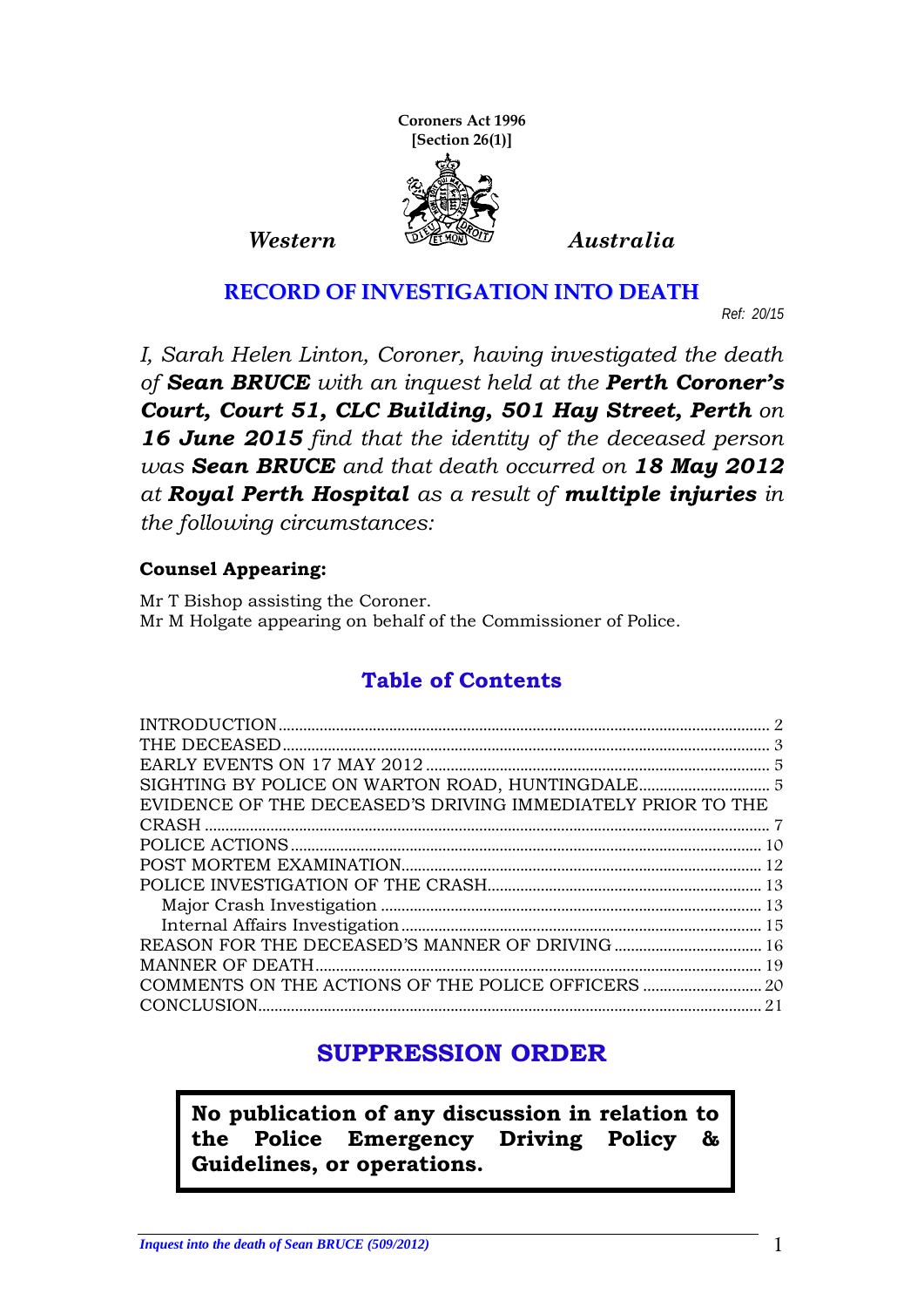#### **INTRODUCTION**

- <span id="page-1-0"></span>1. At approximately 8.20 pm on 17 May 2012, Sean Bruce (the deceased) was riding a motorcycle at high speed in Huntingdale. While riding along Warton Road, he failed to negotiate a roundabout and collided with a handrail He sustained life-threatening injuries in the collision and died the following day at Royal Perth Hospital.
- 2. Shortly before the crash, the deceased had been observed by two police officers who were riding police motorcycles in the other direction. They turned around and activated their emergency lights, with the intention of intercepting the deceased. However, they were still some distance behind his motorcycle when he crashed.
- 3. Given the police officers were attempting to intercept the deceased at the time he crashed his motorcycle, it raised questions as to whether it could be said that the death was caused, or contributed to, by the actions of the police officers. Accordingly, pursuant to s 22(1) (b) of the *Coroners Act 1996* (WA), an inquest was required to be held.
- 4. I held an inquest at the Perth Coroner's Court on 16 June 2015.
- 5. The documentary evidence comprised two lever arch volumes of materials, $1$  including reports from an officer from the Western Australian Police Major Crash Investigation Section and the Internal Affairs Unit. In addition, a report was tendered from Professor David Joyce, an expert pharmacologist,<sup>[2](#page-1-2)</sup> as well as some other documentary material and some video footage taken by one of the police officers.[3](#page-1-3)
- 6. The inquest focused primarily on what could be discerned from the evidence as to the deceased's state of

*Inquest into the death of Sean BRUCE (509/2012)* 2

<sup>&</sup>lt;sup>1</sup> Exhibits  $1 - 2$ .

<span id="page-1-2"></span><span id="page-1-1"></span><sup>2</sup> Exhibit 4.

<span id="page-1-3"></span><sup>3</sup> Exhibits 3, 5 and 6.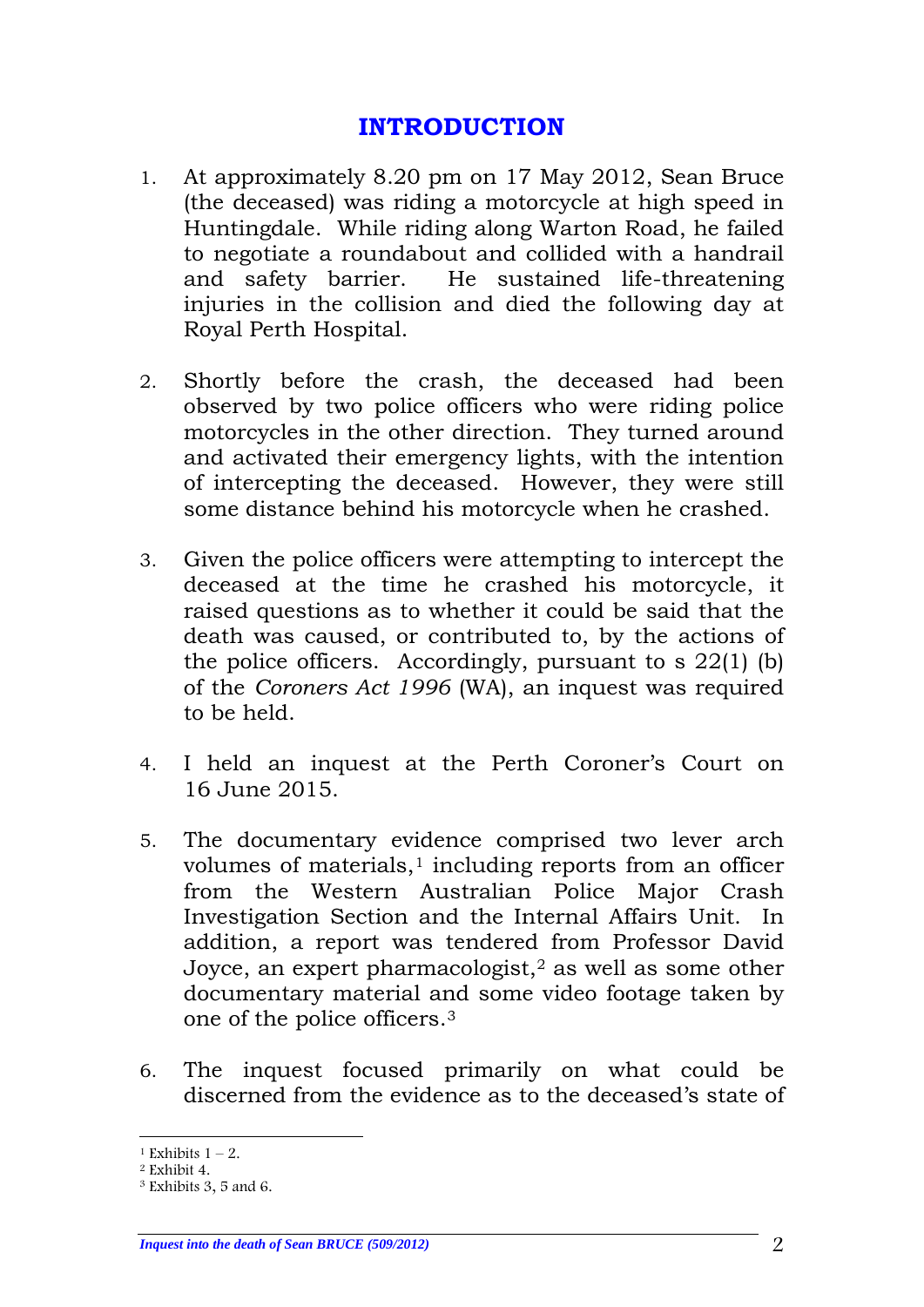mind at the time he accelerated his motorcycle and subsequently lost control, and whether the actions of the two police officers could be said to have caused or contributed to his driving in that manner.

### **THE DECEASED**

- <span id="page-2-0"></span>7. The deceased was born in Scotland and immigrated to Australia with his family when he was a child. He lived with his parents and younger sister.
- 8. His parents described him as an outgoing and adventurous young man. He was fearless and tried everything from bungee jumping to skydiving.
- 9. After leaving school at 15 years of age, the deceased started an apprenticeship as a sheet metal worker. For the next few years he was reportedly happy and healthy and doing well financially. He owned a utility and a motorbike outright and had saved approximately \$10,000.[4](#page-2-1)
- 10. Then, around the time of the deceased's eighteenth birthday approximately six months before his death, things changed.<sup>5</sup> At that time, the deceased, who was a regular cannabis smoker, started using crystal methylamphetamine. He quickly became addicted to it. According to his parents, the deceased's drug addiction had a dramatic impact on his personality, health and lifestyle. They describe how they slowly lost their son to drugs[.6](#page-2-3)
- 11. In the space of less than six months, the deceased went from being a healthy young man learning a trade and saving for his future to a person they hardly recognised. He lost weight, was seen scratching himself and experienced mood swings. He was suspended from his apprenticeship for falling asleep at work and suspected

 <sup>4</sup> Exhibit 2, Tab 1 and 2.

<span id="page-2-2"></span><span id="page-2-1"></span><sup>5</sup> Exhibit 1, Tab 2; Exhibit 2, Tab 12.

<span id="page-2-3"></span> $6$  Exhibit 1, Tab 2, 18.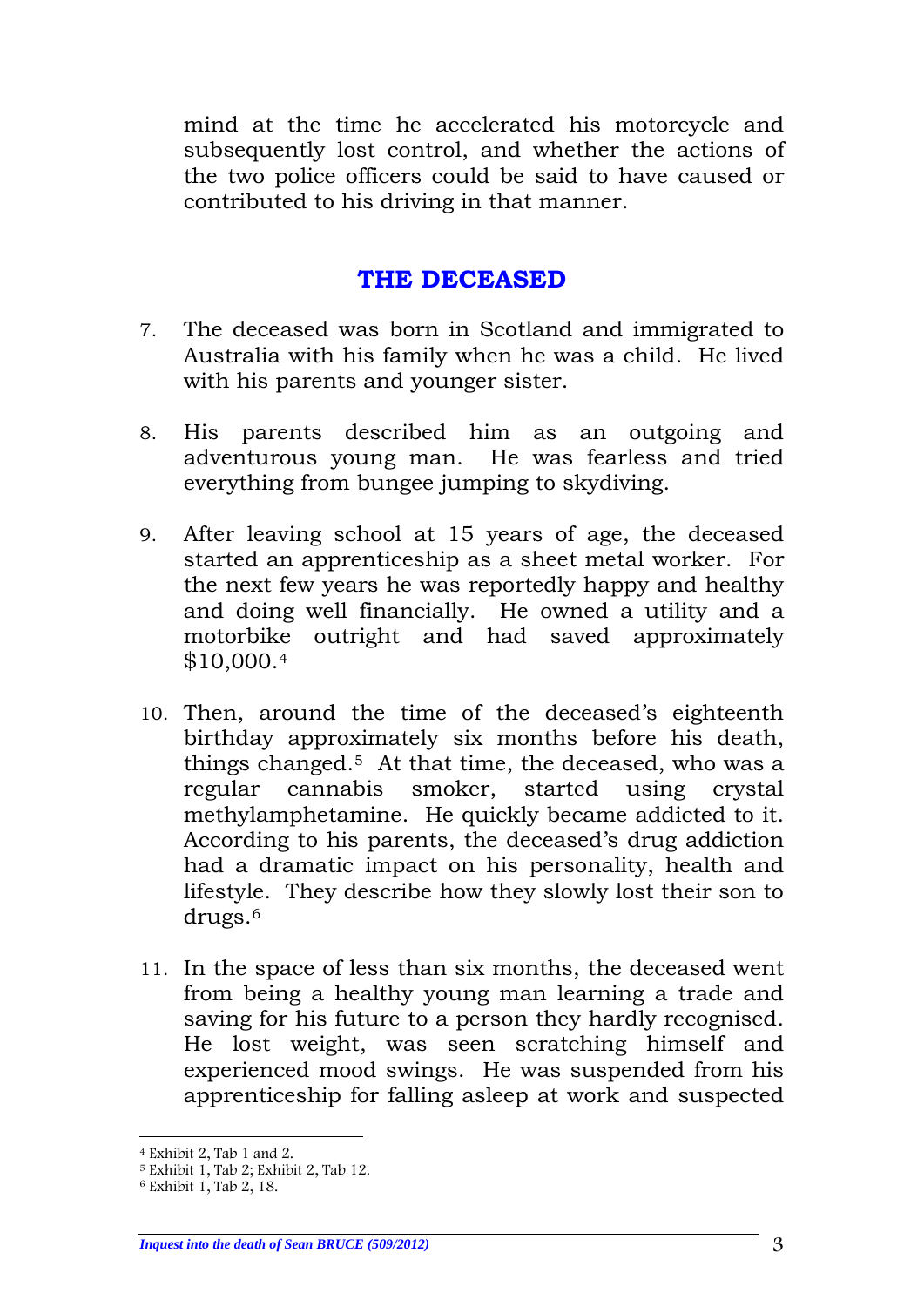drug use. He spent his savings on drugs and began to incur a large debt.[7](#page-3-0)

- 12. The deceased's parents encouraged the deceased to seek counselling, which he did for a short time in February 2012. He then stopped attending his counselling sessions and things deteriorated further. By late March 2012, the deceased's parents were aware that the deceased had a serious problem.
- 13. The deceased had a keen interest in motorcycles from a young age and was an experienced off-road motorcycle rider.[8](#page-3-1) However, he did not hold a motorcycle driver's licence to ride motorcycles on the road.[9](#page-3-2) He boasted to family and friends that he liked to ride motorcycles as fast as possible and there was nothing they could do to convince him otherwise.[10](#page-3-3)
- 14. Eventually the deceased lost his utility and began driving a motorcycle around. To avoid the deceased driving the motorcycle on the road without a licence, his father loaned him a utility to drive.<sup>[11](#page-3-4)</sup> The deceased was involved in a number of traffic incidents in late March and early April[.12](#page-3-5) Following these incidents, his mother discussed sending him overseas or arranging rehabilitation, but the deceased declined.
- 15. On 25 April 2012, the deceased was charged with possession of crystal methylamphetamine. He was only charged with possession of those drugs for his personal use, although later evidence obtained by police suggests he may have been involved in the sale or supply drugs to others around that time.[13](#page-3-6)
- 16. By mid-May 2012, the deceased's family were experiencing enormous stress trying to deal with the deceased's deteriorating behaviour and were at a loss as

<span id="page-3-0"></span> <sup>7</sup> Exhibit 1, Tab 1, Tab 2 and Tab 14; Exhibit 2, Tab 12.

<span id="page-3-1"></span><sup>8</sup> Exhibit 1, Tab 4, 13; Exhibit 2, Tab 1 and Tab 2.

<span id="page-3-2"></span> $9$  Exhibit 1, Tab 4, 15.

<span id="page-3-3"></span><sup>10</sup> Exhibit 2, Tab 2 and Tab 8.

<span id="page-3-4"></span><sup>11</sup> Exhibit 2, Tab 2.

<span id="page-3-5"></span><sup>12</sup> Exhibit 2, Tab 3.

<span id="page-3-6"></span><sup>13</sup> Exhibit 1, Tab 4, 13 and Tab 6; Exhibit 2, Tab 3.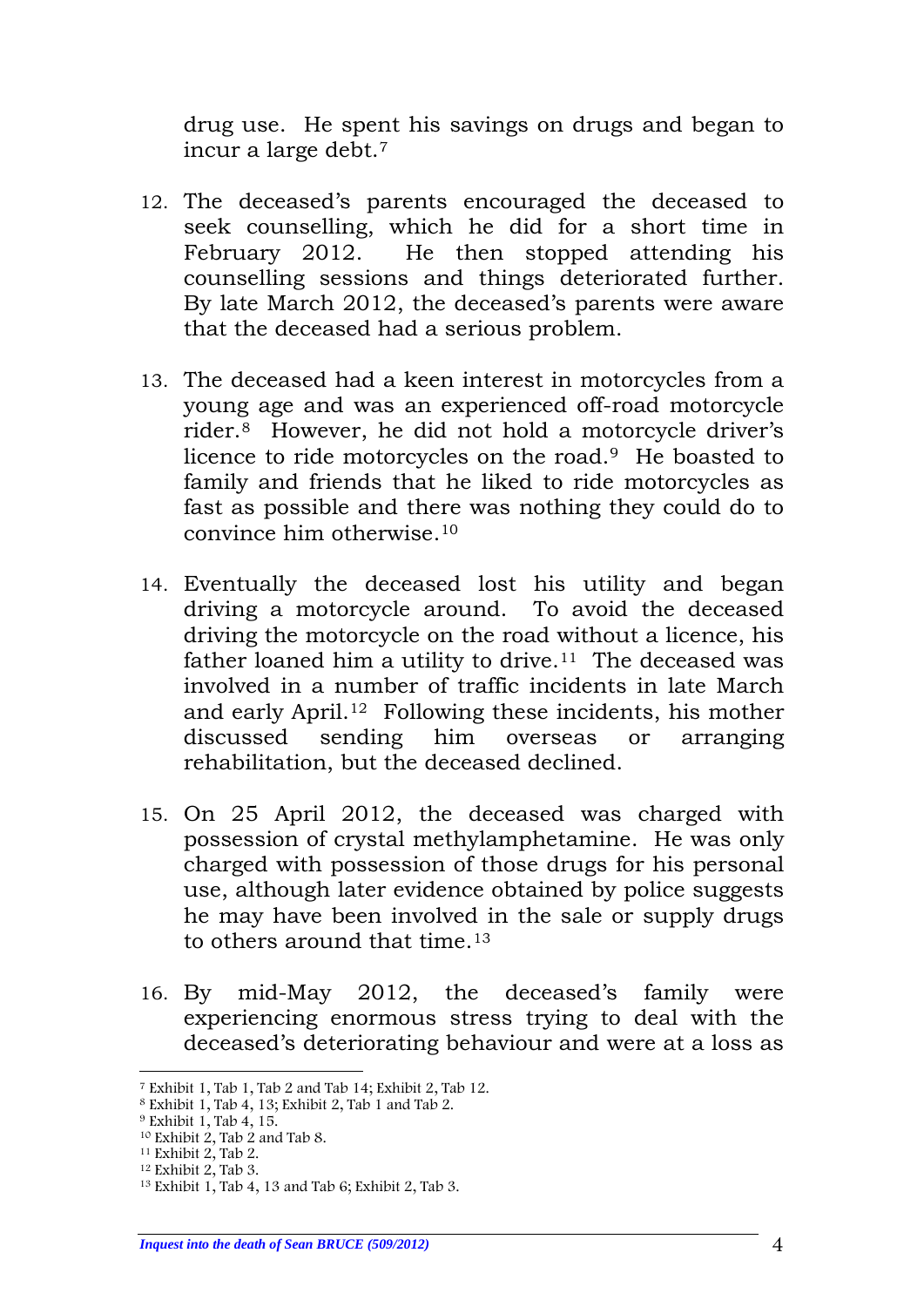to how to help the deceased stop abusing drugs and engaging in reckless behaviour.[14](#page-4-2)

#### **EARLY EVENTS ON 17 MAY 2012**

- <span id="page-4-0"></span>17. At about 5.00 pm on 17 May 2012, the deceased's father searched the ute he had loaned to the deceased and found a backpack containing a pipe for smoking crystal methylamphetamine and over \$800 in cash. The deceased's parents confronted the deceased. The deceased admitting using drugs once or twice a week but denied dealing in drugs. He then left the house with the cash and the deceased's father disposed of the pipe.[15](#page-4-3)
- 18. It appears from there the deceased went to a shed on Thomas Road in Armadale, which the deceased often went to and referred to as the 'Mud Lakes'.[16](#page-4-4) A friend of the deceased went there to visit the deceased that night. He spoke to the deceased at about 8.00 pm for approximately 20 minutes. The friend described the deceased as "not himself" and "acting weird".[17](#page-4-5) He attributed the deceased's behaviour to drugs. The deceased then said he had to go and see his girlfriend and left the shed on a black motorbike. His friend estimated this was sometime shortly after 8.00 pm. The deceased did not return.[18](#page-4-6)

#### <span id="page-4-1"></span>**SIGHTING BY POLICE ON WARTON ROAD, HUNTINGDALE**

19. It was not long after that the deceased was seen by two police officers driving a motorcycle on Warton Road in Huntingdale.

<span id="page-4-2"></span> <sup>14</sup> Exhibit 2, Tab 3.

<span id="page-4-3"></span><sup>15</sup> Exhibit 2, Tab 2.

<sup>16</sup> Exhibit 2, Tab 2 and Tab 8.

<span id="page-4-5"></span><span id="page-4-4"></span> $17$  Exhibit 2, Tab 8.

<span id="page-4-6"></span><sup>18</sup> Exhibit 2, Tab 8.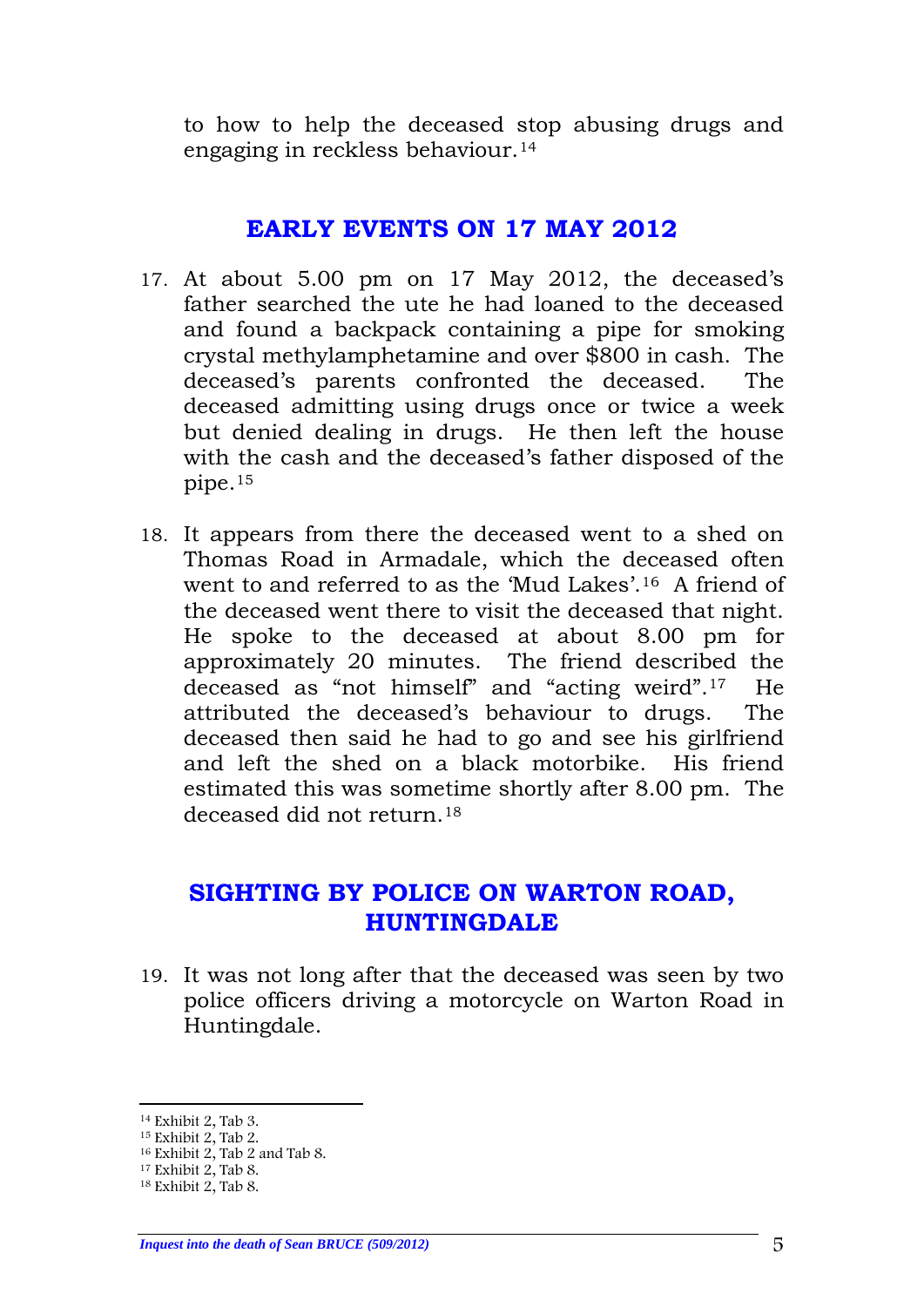- 20. First Class Constable Wesley Elston and Constable Andrew Wood (now First Class Constable)[19](#page-5-0) were on patrol that evening riding marked police motorcycles.[20](#page-5-1) They had just finished eating a meal at McDonalds and were heading in a south westerly direction on Warton Road in Huntingdale, approaching the traffic lights that controlled the intersection with Garden Street.<sup>[21](#page-5-2)</sup> The weather at the time was clear and there was minimal traffic on the road.[22](#page-5-3)
- 21. As the two police officers approached the intersection, they saw a motorcycle heading in the opposite direction on Warton Road. It attracted both of their attention.
- 22. Constable Elston gave evidence that he thought the way the rider was sitting crouched over the motorcycle was "weird" and looked "like he was guarding something".[23](#page-5-4) The motorcyclist didn't appear to be travelling at a fast speed at that time, but Constable Elston could hear the engine revving.[24](#page-5-5) As the motorcycle travelled past, Constable Elston noticed that there were no rear lights and no licence plate on the motorcycle. This, coupled with the way it was being ridden, caught Constable Elston's attention and prompted him to activate his emergency lights and execute a u-turn at the intersection so that he could follow the motorcycle.[25](#page-5-6)
- 23. Constable Wood recalled noticing the motorcycle and observing that it had no tail lights and no licence plate.[26](#page-5-7) He looked at Constable Elston to see whether his partner had activated his emergency lights, as otherwise he intended to do so. He noted that Constable Elston had activated his lights so he activated his emergency lights also and took up a position behind Constable Elston's motorcycle to follow

<span id="page-5-0"></span> <sup>19</sup> T 27.

<sup>20</sup> I will refer to them both as Constable hereon in for convenience only.

<span id="page-5-2"></span><span id="page-5-1"></span><sup>&</sup>lt;sup>21</sup> Exhibit 1, Tab 20 [4] – [5] and Tab 21 [5] – [6]; Exhibit 3.

<span id="page-5-3"></span><sup>&</sup>lt;sup>22</sup> Exhibit 1, Tab 20 [6] and Tab 21 [7].

<span id="page-5-4"></span><sup>23</sup> T 21.

<span id="page-5-5"></span><sup>24</sup> T 21.

<span id="page-5-6"></span><sup>25</sup> T 21.

<span id="page-5-7"></span><sup>26</sup> T 28.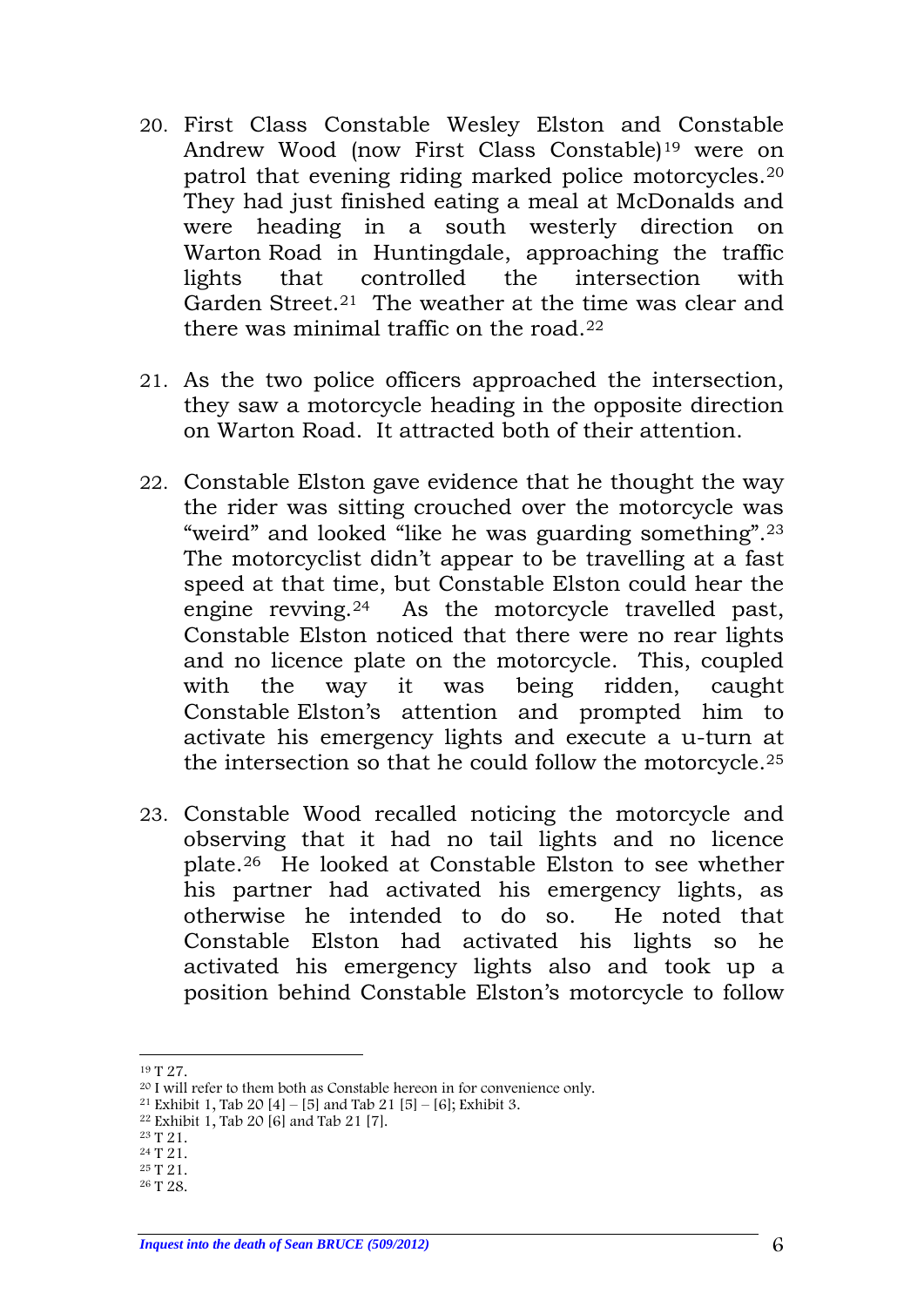him and "back him up."[27](#page-6-1) Constable Wood also took the opportunity to activate a video and audio camera he had had purchased privately and attached to his motorcycle helmet.[28](#page-6-2) Neither officer activated his siren[.29](#page-6-3)

- 24. As Constable Elston and Constable Wood were executing the u-turn, they heard the other motorcycle start to increase its 'revs' and accelerate away.<sup>[30](#page-6-4)</sup> It was not clear to either officer why the motorcyclist, who we now know was the deceased, had accelerated. Constable Wood looked directly at the deceased as they passed each other heading in opposite directions and he did not see the deceased turn his head towards the police at all. However, Constable Wood acknowledged that once the police turned their emergency lights on, they would be highly visible to other motorists.[31](#page-6-5) Both officers, therefore, agreed it was possible the deceased saw them and reacted by accelerating, although he gave no other indication that he had seen them.[32](#page-6-6)
- 25. Once they had finished the u-turn the two police officers both accelerated to try to catch-up with the deceased and attempt to intercept him.[33](#page-6-7)

#### <span id="page-6-0"></span>**EVIDENCE OF THE DECEASED'S DRIVING IMMEDIATELY PRIOR TO THE CRASH**

- 26. As well as the two police officers and the deceased, there were a couple of other motorists in the vicinity on Warton Road at that time.
- 27. Anthony Ranford was returning home from placing a bet at the TAB when he was overtaken by the deceased on Warton Road. Mr Ranford was driving in the left

<span id="page-6-1"></span> <sup>27</sup> T 28, 31; Exhibit 1, Tab 21 [20].

<span id="page-6-2"></span><sup>28</sup> T 29; Exhibit 1, Tab 21 [23].

<span id="page-6-3"></span><sup>29</sup> T 21; Exhibit 1, Tab 21 [25].

<span id="page-6-4"></span><sup>30</sup> T 21, 26.

<span id="page-6-5"></span><sup>31</sup> T 32.

<span id="page-6-6"></span><sup>32</sup> T 26, 32.

<span id="page-6-7"></span><sup>33</sup> T 22 – 23.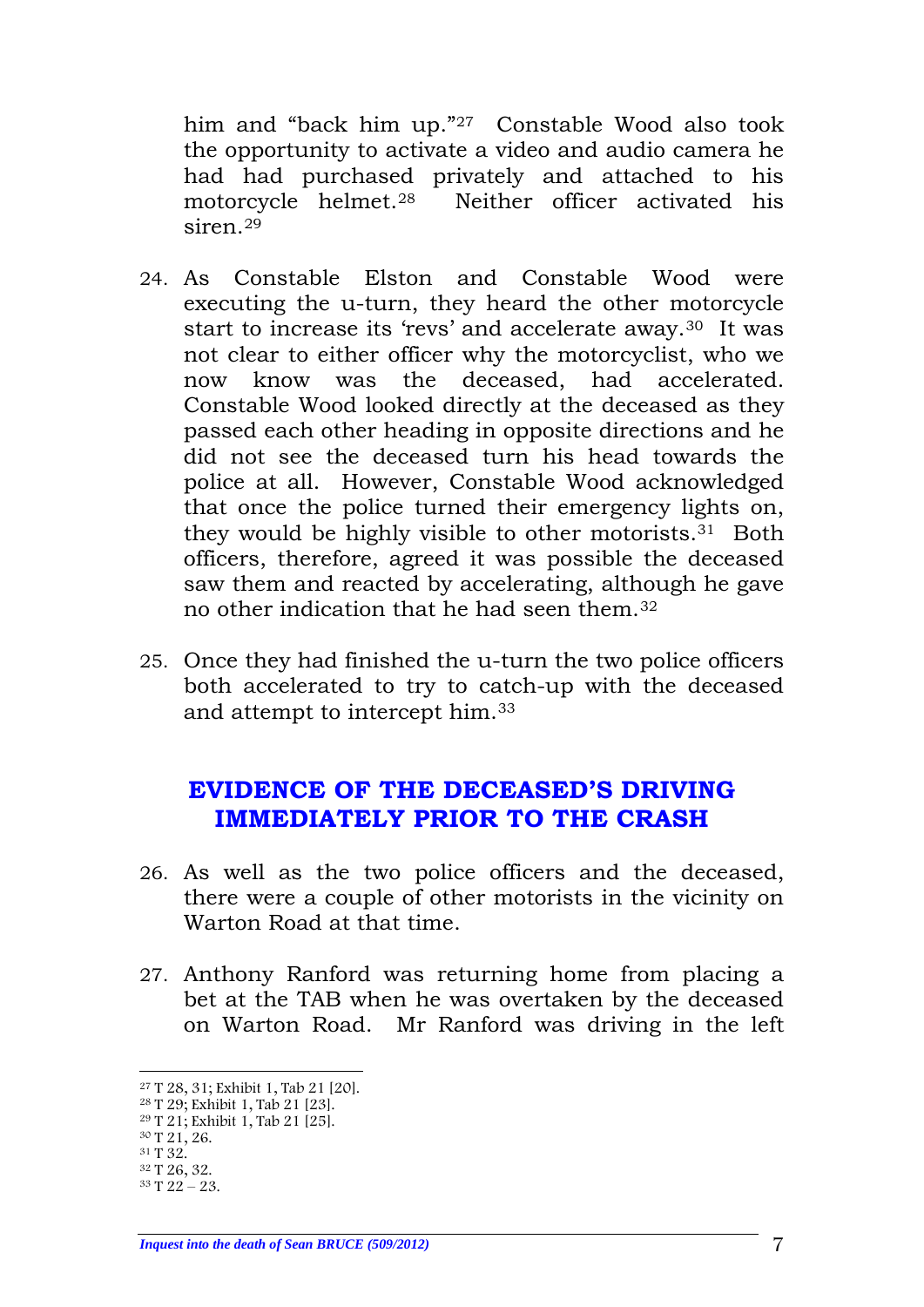lane at approximately 60 km/hr (the posted speed limit)[34](#page-7-0) at the time and conservatively estimated the deceased was travelling at approximately twice this speed (so over 120 km/hr) when he passed him in the right hand lane.[35](#page-7-1) Mr Ranford noted that the deceased was hunched over the tank and handlebars in what he described as 'racing style' and that there was no rear tail light or number place light visible on the motorcycle.[36](#page-7-2) 

- 28. Interestingly, Mr Ranford did not observe the police officers who were driving behind him at that time.[37](#page-7-3) Instead, not knowing the police officers were approaching, Mr Ranford thought to himself, "Where are the police when you need them?"[38](#page-7-4)
- 29. Mr Ranford saw the deceased's brake light come on for a few seconds as the motorcycle moved lanes into the left lane in front of him. As Mr Ranford turned left into Timbercrest Road, he wondered to himself whether the deceased was aware of the approaching roundabout at the intersection with Forest Lakes Drive/Huntingdale Road, as he was concerned that the motorcycle was travelling too fast to safely negotiate the roundabout.[39](#page-7-5) Sadly, Mr Ranford's concerns proved to be well-founded. Mr Ranford did not, however, witness the crash and only became aware that the deceased had crashed at the roundabout later.<sup>[40](#page-7-6)</sup>
- 30. Around the same time, another local, Kevin Aquilina, turned right onto Warton Road from Bronzewing Street. Mr Aquilina would appear to have been driving slightly ahead of Mr Ranford in the right hand lane. Mr Aquilina was also overtaken by the deceased, who overtook him in the left hand lane.[41](#page-7-7) It seems it was

<span id="page-7-5"></span><sup>39</sup> Exhibit 1, Tab 17.

<span id="page-7-0"></span> <sup>34</sup> Exhibit 1, Tab 45, 4.

<span id="page-7-1"></span><sup>35</sup> Exhibit 1, Tab 17.

<span id="page-7-2"></span><sup>36</sup> Exhibit 1, Tab 17.

<span id="page-7-3"></span><sup>37</sup> Exhibit 1, Tab 17 [24] – [25].

<span id="page-7-4"></span><sup>38</sup> T 13; Exhibit 1, Tab 17.

<span id="page-7-6"></span><sup>40</sup> Exhibit 1, Tab 17.

<span id="page-7-7"></span><sup>41</sup> Exhibit 1, Tab 16.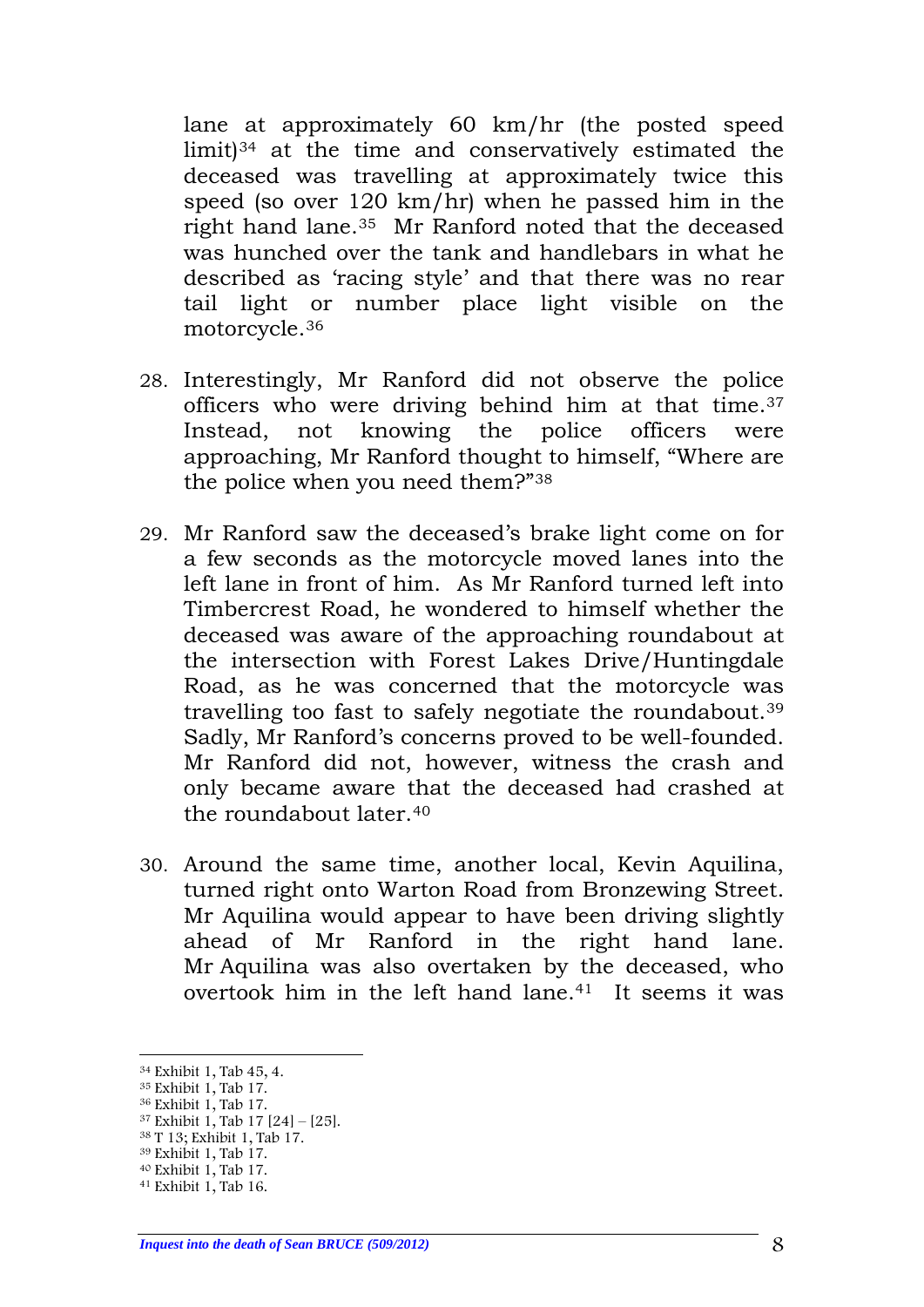this manoeuvre that Mr Ranford saw when the deceased changed lanes and braked ahead of him.

- 31. Mr Aquilina described the motorcycle as travelling at a "rapid rate" as it passed him, with the engine "ringing flat out".[42](#page-8-0) Mr Aquilina gave evidence that he has some experience with motorsports and is not unfamiliar with high speeds. However, he had never seen a motorcycle travel this fast on a road before. He described the speed as it passed as "frighteningly fast" and estimated it was travelling at 190 kilometres per hour at a minimum.[43](#page-8-1) The manner of driving was such that Mr Aquilina felt anger at the fact that the driver "was clearly risking lives, other than his own" and he was concerned at how it would end.[44](#page-8-2)
- 32. A couple of seconds after the motorcycle overtook him, Mr Aquilina suddenly saw the tail light of the motorcycle activate and dance across the road in front of him before it disappeared.[45](#page-8-3) Mr Aquilina wasn't certain whether the motorcycle was still upright, so he approached the oncoming roundabout cautiously in anticipation that he might be about to view the scene of an accident. As he reached the roundabout, Mr Aquilina moved into the left hand lane and saw the motorcycle lying on the road in the centre of the lane in front of the roundabout. He couldn't see the deceased at that stage, but it was clear that he had become separated from the motorcycle.<sup>[46](#page-8-4)</sup>
- 33. Mr Aquilina slowly turned left onto Forest Lakes Drive and pulled into a bus stop bay. As he checked his rear vision mirror, he saw blue flashing lights in the roundabout and noticed two police motorcycles stationary with their lights going but without their riders. This was the first time Mr Aquilina was aware that there were any police officers in the vicinity.[47](#page-8-5)

<span id="page-8-0"></span> <sup>42</sup> T 15.

<sup>43</sup> T 19; Exhibit 1, Tab 16 [11].

<span id="page-8-3"></span><span id="page-8-2"></span><span id="page-8-1"></span><sup>44</sup> T 15. <sup>45</sup> T 15; Exhibit 1, Tab 16 [15].

<span id="page-8-4"></span><sup>46</sup> T 15.

<span id="page-8-5"></span> $47 T 16 - 18$ 

*Inquest into the death of Sean BRUCE (509/2012)* 9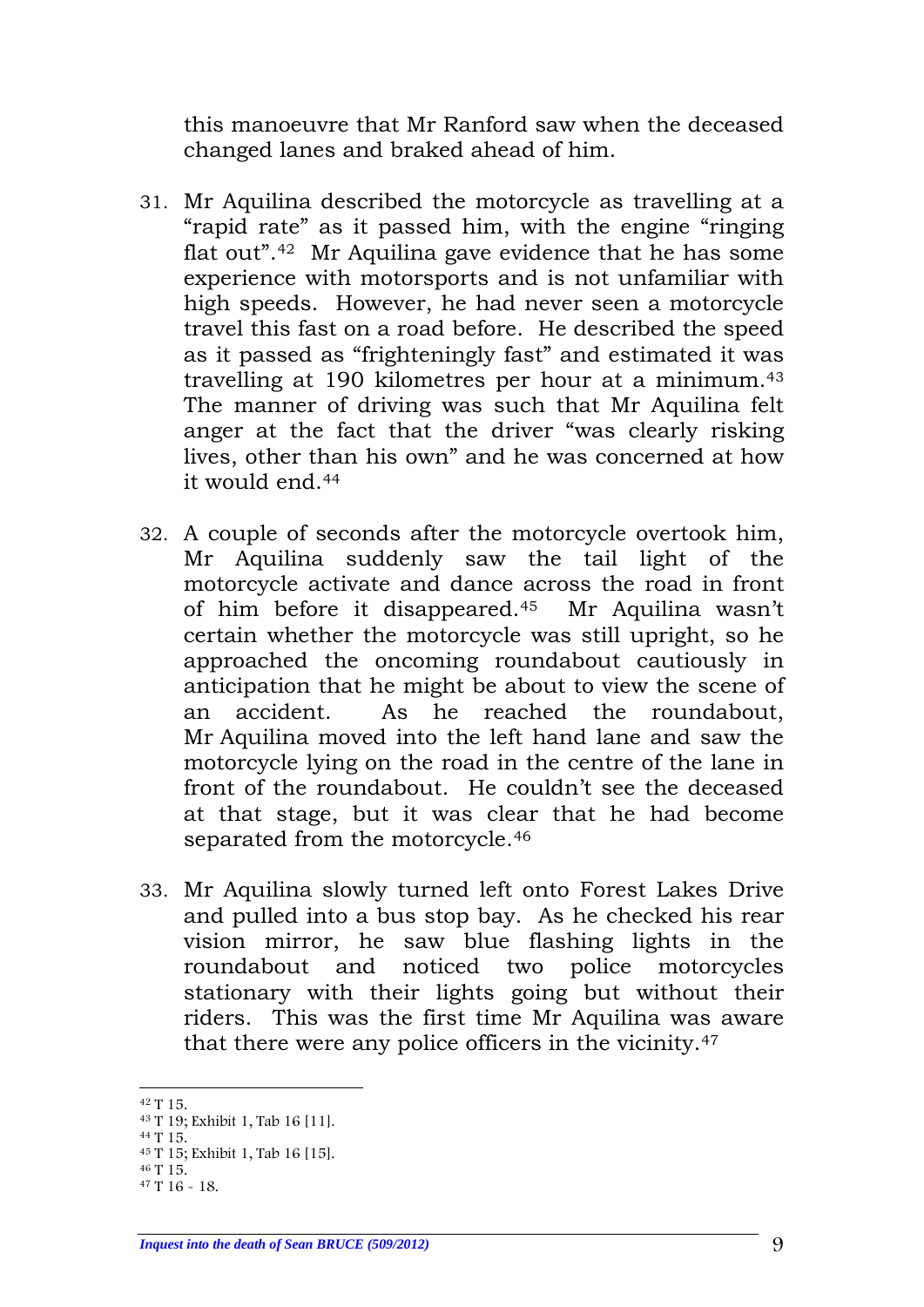- 34. At that time, Mr Aquilina was due to collect his son who was waiting nearby, so Mr Aquilina left the scene and collected his son. Mr Aquilina then returned to the scene and spoke to police officers in attendance about what he had witnessed.<sup>48</sup>
- 35. Michael Biss lives near the roundabout on Warton Road. That evening he was in his backyard chopping wood when he heard the sound of a motorcycle "screaming down Warton Road."[49](#page-9-2) He then heard the motor suddenly cut out and a long hissing noise, which he assumed was the brakes of the motorcycle's back wheel, before two loud bangs. Mr Biss realised that the motorcycle had crashed so he ran out to Warton Road to see if he could help.<sup>[50](#page-9-3)</sup>
- 36. It took Mr Biss a couple of minutes to reach the scene and when he got there he was surprised to see two police motorcycles already in attendance.[51](#page-9-4) He saw that the police officers were busy assisting the deceased and using the police radio, so he assisted by directing traffic away from the deceased and the police officers until more police officers arrived and relieved him.[52](#page-9-5)

## **POLICE ACTIONS**

- <span id="page-9-0"></span>37. As noted above, none of the civilian witnesses saw Constable Elston and Constable Wood that night until after the crash. That gives some indication of the limited success of their attempt to intercept the deceased.
- 38. Constable Elston gave evidence that when he began driving up Warton Road towards the deceased he looked into the distance and could see some tail lights up the road but was unable to distinguish the motorcycle very easily, other than to make out a dark shape in the

<span id="page-9-5"></span><span id="page-9-4"></span><span id="page-9-3"></span><sup>52</sup> T 19.

<span id="page-9-1"></span> <sup>48</sup> T 16.

<span id="page-9-2"></span><sup>49</sup> T 19.

<sup>50</sup> T 19. <sup>51</sup> T 19.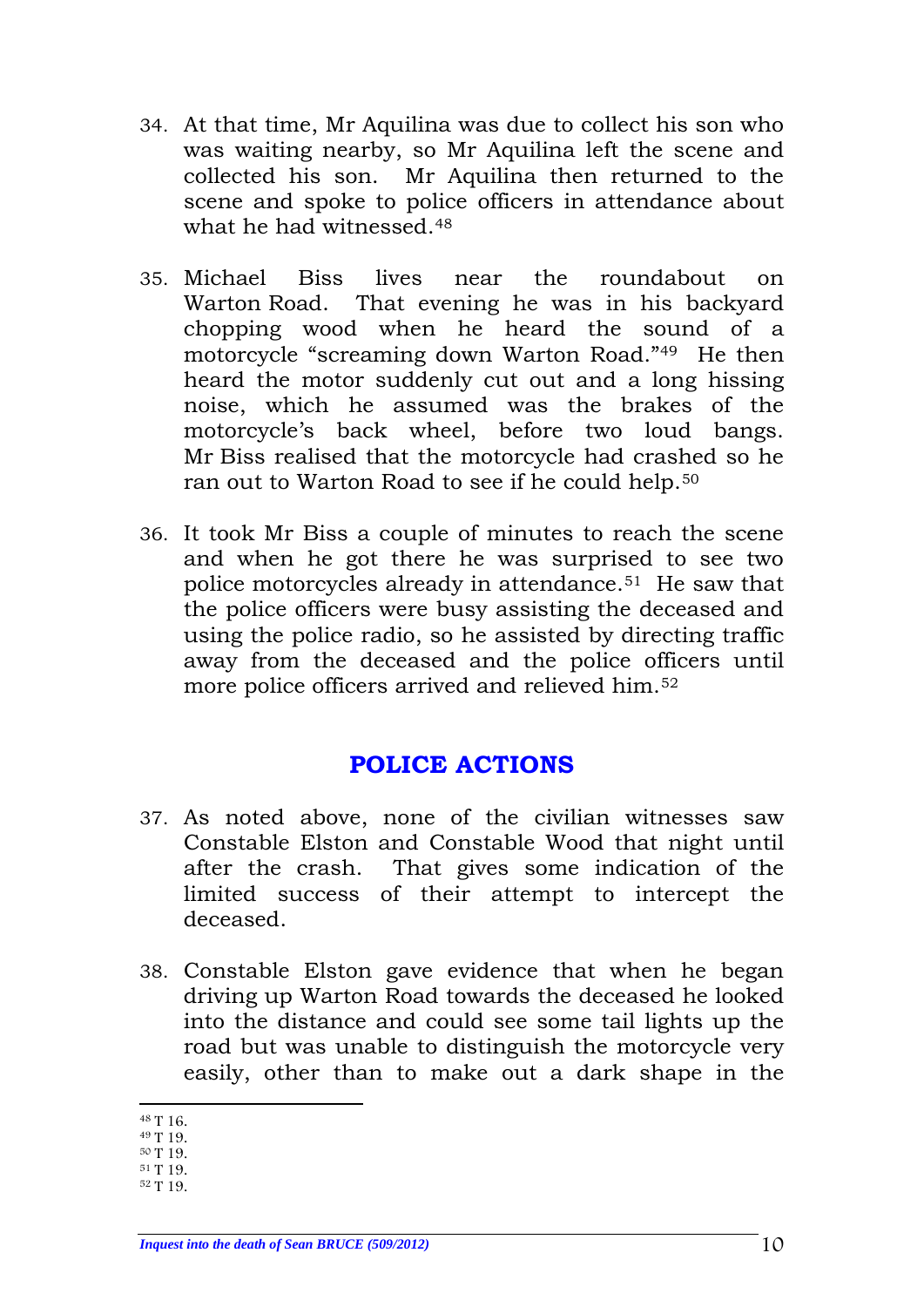distance.[53](#page-10-0) He could, however, hear the motorcycle accelerating.[54](#page-10-1) Constable Elston accelerated to 140 km/hr and maintained that speed but couldn't see the motorcycle anymore, so he decided to downgrade. He reduced his speed and turned off his emergency lights.[55](#page-10-2) He was aware that Constable Wood was behind him at that time.[56](#page-10-3)

- 39. Immediately after turning off his lights, Constable Elston saw in the distance a brake light dance across the road between some cars, indicating it was braking quite fast.[57](#page-10-4) Constable Elston was concerned that the braking appeared erratic and he was aware that there was a roundabout ahead[.58](#page-10-5) This prompted Constable Elston to reactivate his emergency lights and he accelerated back up to 140 km/hr to attempt an intercept or at least ascertain what was happening ahead[.59](#page-10-6)
- 40. As he approached the roundabout, Constable Elston noticed a cloud of dust and then the motorcycle lying in the centre of the two lanes that go around the roundabout. He stopped his motorcycle and tried to locate the motorcycle rider. Some way further up Warton Road from the intersection, approximately 30 metres ahead, $60$  he saw a dark mass on the road. Constable Elston ran towards it and realised it was the rider (the deceased), who had lost his helmet and was in a very bad way. In particular, Constable Elston observed that he had severed his right leg and was bleeding heavily.[61](#page-10-8)
- 41. Constable Elston quickly took off his police uniform belt and used it as a make-shift tourniquet to prevent further blood loss.[62](#page-10-9) He also attempted to ensure the

- <span id="page-10-5"></span><span id="page-10-4"></span><sup>58</sup> T 24.
- <span id="page-10-6"></span><sup>59</sup> T 21, 24.
- <span id="page-10-7"></span><sup>60</sup> Exhibit 1, Tab 20 [35].

<span id="page-10-0"></span> <sup>53</sup> T 21.

<span id="page-10-1"></span><sup>54</sup> T 22.

<span id="page-10-2"></span><sup>55</sup> T 24. <sup>56</sup> T 21.

<span id="page-10-3"></span><sup>57</sup> T 21.

<span id="page-10-8"></span><sup>61</sup> T 22; Exhibit 1, Tab 20 [37].

<span id="page-10-9"></span><sup>62</sup> T 22; Exhibit 1, Tab 20 [38].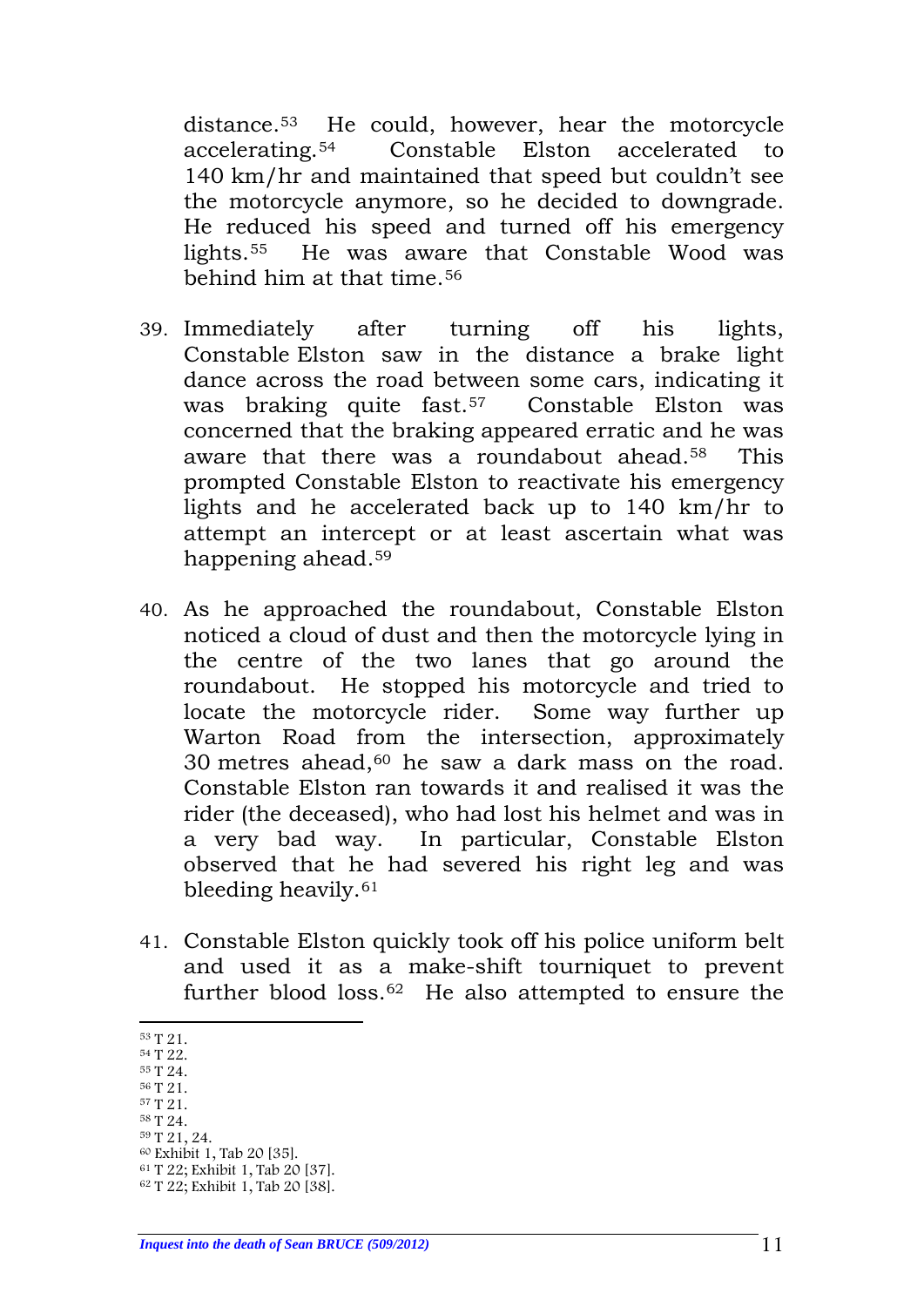deceased's airways were clear and instructed Constable Wood to call for help as quickly as possible. Constable Wood ran to his motorcycle and used the police radio to contact the Police Operations Centre (also known as  $VKI$ )<sup>[63](#page-11-1)</sup> and ask for priority ambulance assistance before returning to assist Constable Elston with first aid until the paramedics arrived.

- 42. Other police officers also attended the scene to assist at the scene and to commence an investigation into the incident.
- 43. The deceased was taken by ambulance to Royal Perth Hospital where, despite emergency surgery, he died as a result of his injuries on 18 May 2012.[64](#page-11-2)

#### **POST MORTEM EXAMINATION**

- <span id="page-11-0"></span>44. On 23 May 2012, a forensic pathologist, Dr D. Moss, conducted a post mortem examination on the deceased.
- 45. The post mortem examination found no evidence of significant natural disease. The examination revealed injuries to the deceased's face and head and traumatic amputation of the right leg. The deceased's brain underwent neuropathological examination by a neuropathologist, Dr V. Fabian, which confirmed traumatic brain injury.[65](#page-11-3)
- 46. Toxicology analysis showed no evidence of alcohol. However, methylamphetamine was present at 0.1 mg/L, which is within quoted "normal recreational use" ranges. Tetrahydrocannabinol was also present. Some prescription medications were detected, which were likely to be related to medical treatment after the  $crash$ <sup>[66](#page-11-4)</sup>

<span id="page-11-1"></span> <sup>63</sup> T 7.

<span id="page-11-2"></span><sup>64</sup> Exhibit 1, Tab 4, 4 and Exhibit 2, Tab 1.

<span id="page-11-3"></span><sup>65</sup> Exhibit 1, Tab 14.

<span id="page-11-4"></span><sup>66</sup> Exhibit 1, Tab 9 and Tab 14.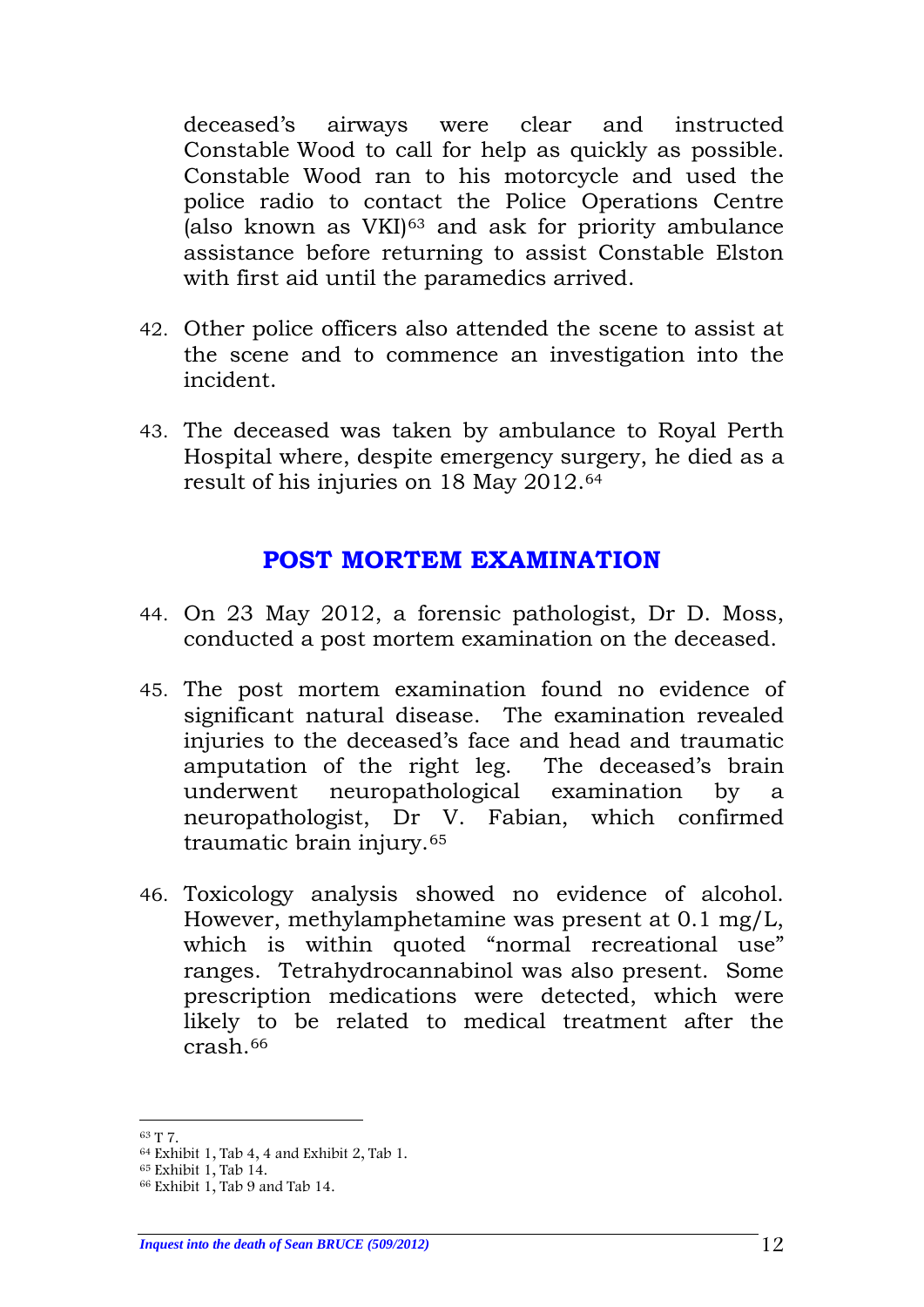47. At the conclusion of all investigations, Dr Moss found the cause of death to be multiple injuries.[67](#page-12-2) I accept and adopt the conclusion of Dr Moss as to the cause of death.

## **POLICE INVESTIGATION OF THE CRASH**

#### <span id="page-12-1"></span><span id="page-12-0"></span>**Major Crash Investigation**

- 48. Police officers from the Major Crash Investigation Section conducted an investigation into the circumstances leading up to, and mechanics of, the crash. This included examination of the crash scene and of the motorcycle involved.[68](#page-12-3)
- 49. Police enquiries established that the motorcycle being driven by the deceased was stolen from a garage in Aubin Grove sometime between 12 and 16 April 2012, while the owner was overseas. This was approximately one month before the crash. Prior to it being stolen, the motorcycle had a vehicle registration plate and hardwired rear lights fitted, which would appear to have been removed sometime after it was stolen, as they were not present at the time of the crash.[69](#page-12-4)
- 50. It is unclear exactly how the deceased came to be in possession of the stolen motorcycle, although police intelligence obtained after the deceased's death suggested that he had been conspiring with an acquaintance to steal a motorcycle prior to his death.[70](#page-12-5) The deceased's parents also indicated that the deceased's friend had been lending him motorcycles to ride on occasion.[71](#page-12-6)
- 51. However he came to be in possession of the motorcycle that day, what is known is that it was a black and silver Yamaha R6 motorcycle in good condition and capable of

<span id="page-12-2"></span> <sup>67</sup> Exhibit 1, Tab 14.

<span id="page-12-3"></span><sup>68</sup> Exhibit 1, Tab 4.

<span id="page-12-4"></span><sup>69</sup> Exhibit 1, Tab 4, 6 and Tab 15; Exhibit 2, Tab 18.

<span id="page-12-5"></span><sup>70</sup> Exhibit 1, Tab 4, 13 and Tab 6.

<span id="page-12-6"></span> $71$  Exhibit 2, Tab 2,  $14 - 15$ .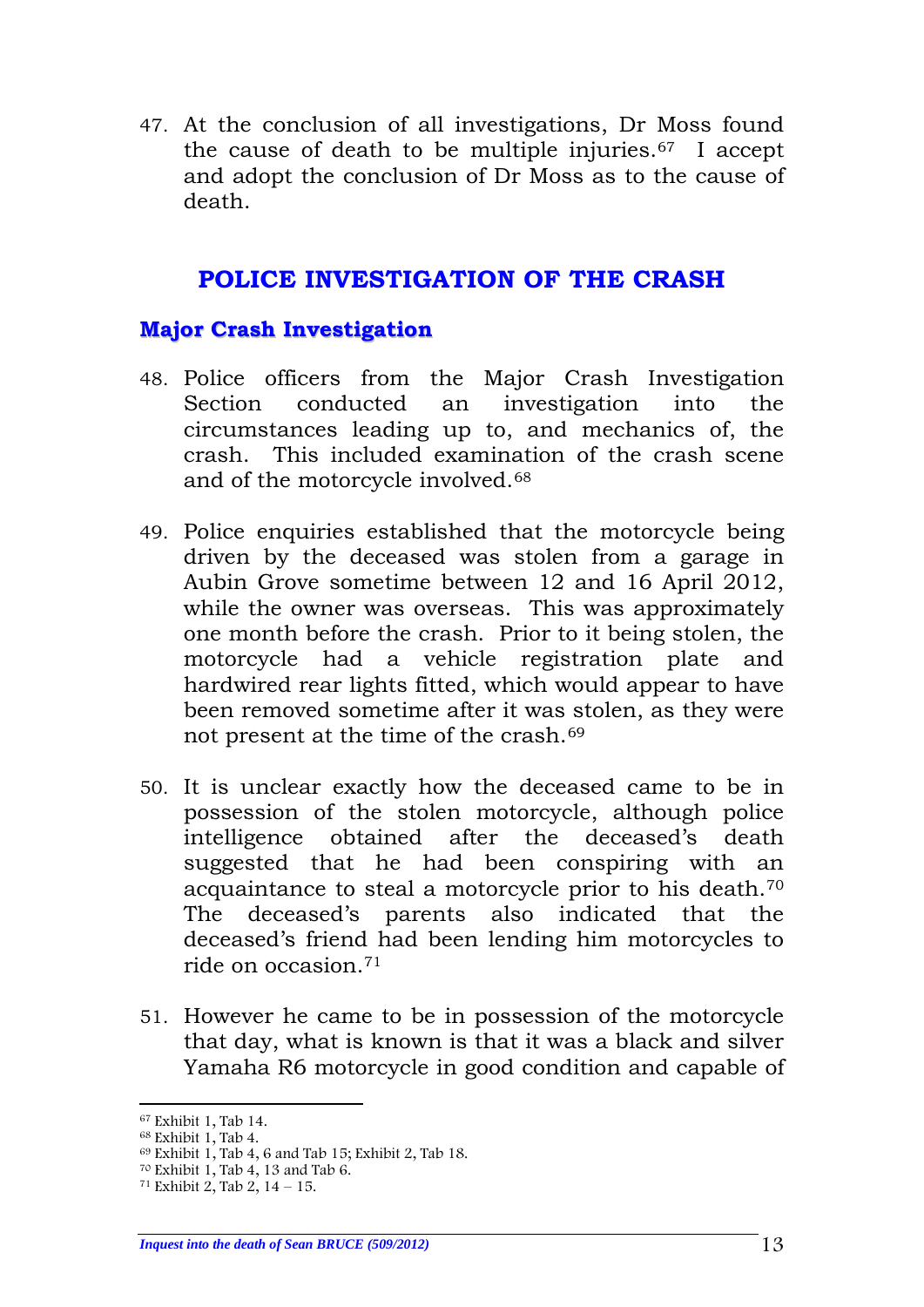reaching very high speeds very quickly.[72](#page-13-0) When it was examined by vehicle investigators on behalf of the police after the crash, they observed that it had been extensively damaged in the crash. The damaged tachometer needle was stuck at 11,500 rpm, which suggests the engine was revving at high speed when it crashed.[73](#page-13-1) Also, the rear tyre of the motorcycle was found to be below a serviceable tread depth. The Major Crash investigator, Senior Constable David Magorian, concluded the tyre damage was consistent with 'locked wheel' skidding damage occurring during the crash, rather than from general wear.<sup>74</sup> Therefore, there was nothing to suggest that a fault in the motorcycle contributed to the crash.[75](#page-13-3)

- 52. There was also no evidence to suggest that the condition of the road or the weather conditions contributed to the crash.[76](#page-13-4)
- 53. The evidence of the civilian witnesses and Constables Elston and Wood, as well as the footage from Constable Wood's helmet camera, supports the conclusion that no other person or vehicle was involved in the crash, in the sense of being directly involved in the impact[.77](#page-13-5)
- 54. The physical evidence at the scene was used to attempt to calculate the speed of the motorcycle at the time immediately prior to the crash. Senior Constable Magorian calculated that at the commencement of the skid marks in the left lane of Warton Road, the motorcycle was travelling at a speed of at least between 90 and 134 km/hr. This does not allow for any speed loss from impact, so the actual speed was likely to have been higher than that range.[78](#page-13-6)

<span id="page-13-0"></span><sup>&</sup>lt;sup>72</sup> Exhibit 1, Tab 15 [9].<br><sup>73</sup> Exhibit 1, Tab 4, 17 and

<span id="page-13-2"></span><span id="page-13-1"></span><sup>&</sup>lt;sup>74</sup> Exhibit 1, Tab  $45, 5 - 6$  and Tab 46.

<span id="page-13-3"></span><sup>75</sup> Exhibit 1, Tab 4, 18.

<span id="page-13-4"></span><sup>76</sup> Exhibit 1, Tab 4, 18.

<span id="page-13-6"></span><span id="page-13-5"></span><sup>77</sup> Exhibit 1, Tab 4.

<sup>78</sup> Exhibit 1, Tab 4, 5 and Tab 45, 15.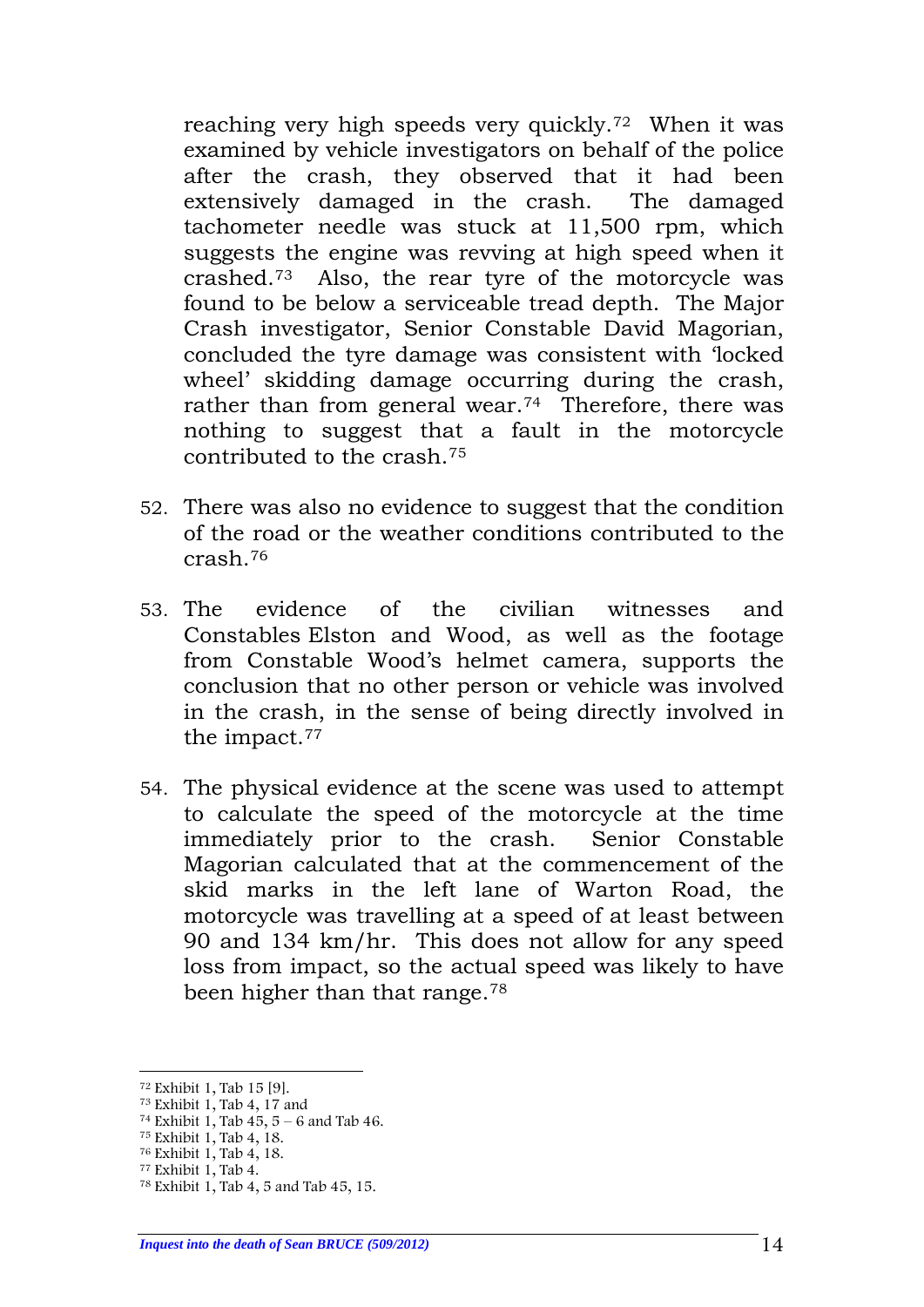- 55. The other conclusions that can be drawn from the physical evidence at the scene are that, while travelling at an excessive speed, the deceased braked heavily, most likely to try to negotiate the approaching roundabout, and lost control of the motorcycle. The deceased struck a steel pedestrian handrail affixed to the verge on the left hand side of Warton Road, just before the roundabout. He struck the handrail with his right leg while still astride the motorcycle, severing part of his leg, and then continued moving forward on the motorcycle until he hit an Armco railing barrier. The deceased and the motorcycle became separated and the motorcycle came to rest adjacent to the barrier in the left hand lane while the deceased carried on approximately 21 metres further up Warton Road before he too came to rest in the left lane.[79](#page-14-1)
- 56. The total distance from the commencement of the initial tyre skid mark to the final resting place of the deceased was 149 metres. During the crash, the deceased's helmet came off his head, possibly due to the force of the impact[.80](#page-14-2)
- 57. A search of the deceased's belongings after the crash found  $$1222$  in cash but nothing else of note.<sup>81</sup> In particular, no drugs were found on his person.

#### <span id="page-14-0"></span>**Internal Affairs Investigation**

58. An investigation was also conducted by senior officers from the Internal Affairs Unit into the circumstances of the crash and the conduct of Constables Wood and Elston. Superintendent Allan Adams advised that at the conclusion of the investigation it could not be established whether the deceased was aware the police were endeavouring to intercept him for deficiencies on the motorcycle, although it could not be discounted as a possibility.[82](#page-14-4)

<span id="page-14-1"></span> <sup>79</sup> Exhibit 1, Tab 4 and Tab 45.

<span id="page-14-2"></span><sup>80</sup> Exhibit 1, Tab 4, 15.

<sup>81</sup> Exhibit 1, Tab 28 [26].

<span id="page-14-4"></span><span id="page-14-3"></span><sup>82</sup> Exhibit 2, Tab 1.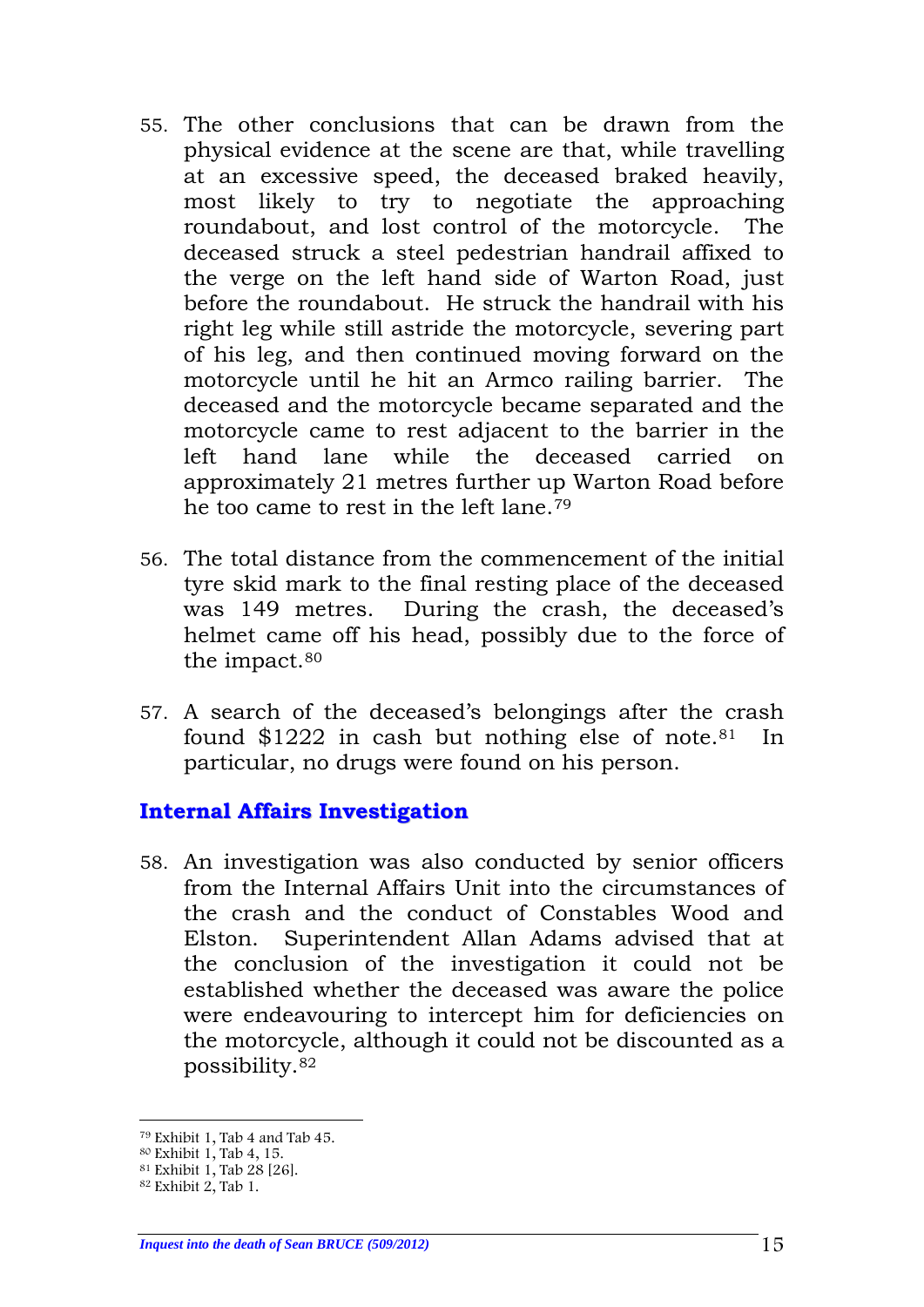- 59. The decision to attempt to intercept the motorcycle was considered by the IAU investigators to be lawful and reasonable. The IAU investigation found the two police officers were a considerable distance from the motorcycle during the attempted intercept at all times. Given Constable Wood and Constable Elston were also unaware as to whether the deceased had seen them, it never escalated to a pursuit status.<sup>[83](#page-15-1)</sup>
- 60. Constable Wood was deemed by the IAU investigators to have briefly breached a WA Police driving policy by exceeding the authorised speed and he was dealt with internally in relation to that matter. However, the breach of policy was not considered to have contributed in any way to the crash.[84](#page-15-2)

## <span id="page-15-0"></span>**REASON FOR THE DECEASED'S MANNER OF DRIVING**

- 61. The question then arises as to why the deceased was driving in such an inherently dangerous manner at the time he lost control of the motorcycle. A few possibilities are raised by the evidence.
- 62. One possibility is that the deceased was attempting to evade Constables Elston and Wood. He did not hold the appropriate driver's licence for the class of vehicle he was driving at the time and the motorcycle he was riding was stolen, which it would seem more probable than not that he was aware of given it had no licence plate affixed. He was at that time already on bail for another criminal offence, so being charged with other offences might have put his bail at risk.
- 63. Also relevant to this issue is the evidence of Professor David Joyce, a physician and expert on clinical pharmacology and toxicology. A report by Professor Joyce was tendered as part of the brief of

<span id="page-15-2"></span><span id="page-15-1"></span> <sup>83</sup> T 9 - 10; Exhibit 2, Tab 1.

<sup>84</sup> T 8.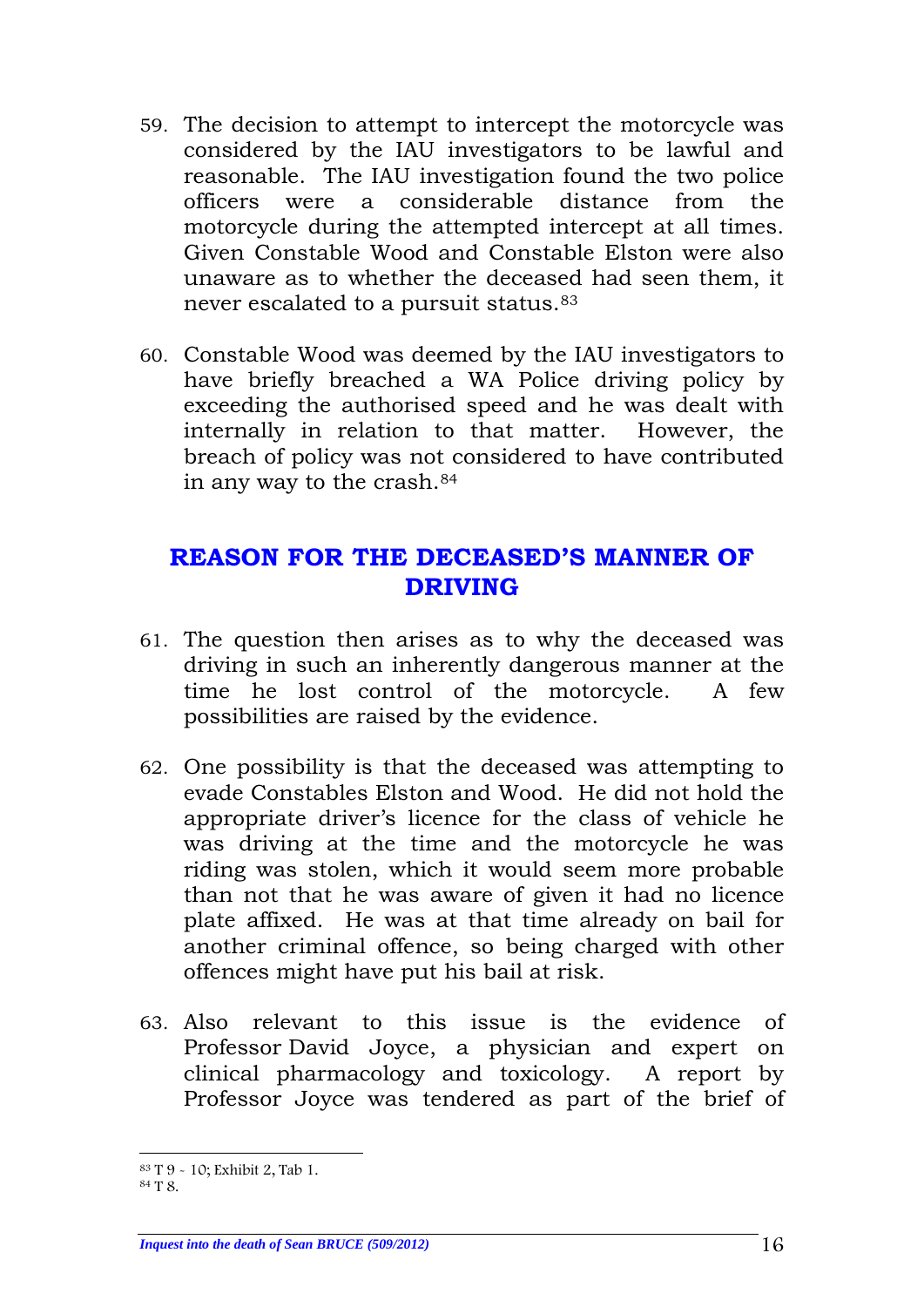evidence.[85](#page-16-0) The report provides some information about the levels at which particular illicit drugs can impair the ability to drive. Relevant to this case, Dr Joyce indicates in his report that any measurable amount of methylamphetamine may be associated with impairment of driving ability[.86](#page-16-1) Dr Joyce also notes that where there is more than one drug, such as in this case, where there was also tetrahydrocannabinol present, the interactions between the drugs may cause impairment at low concentrations.[87](#page-16-2)

- 64. An additional report from Professor Joyce was also tendered separately to the brief of evidence which specifically addresses methylamphetamine intoxication and its link to high speed pursuits.<sup>[88](#page-16-3)</sup> Professor Joyce indicates in his report that it is well-recognised that methylamphetamine users are at particular risk of involvement in high speed pursuits. The data collected in Western Australia suggests there is a substantial risk of flight among methylamphetamine users who attract police attention because of their driving, particularly if they have also used cannabis, as was the case with the deceased.[89](#page-16-4) The reasons for this relate to the clinical nature of intoxication with methylamphetamine, which can lead to suspiciousness, a propensity to violence, impetuosity, risk-taking and suicide, as well as fatigue and inattention as the intoxication gives way.[90](#page-16-5)
- 65. Professor Joyce makes some observations in his report in relation to the elements that may influence a decision to undertake and continue high-speed limit that would appear to possibly have application in this case given the known facts. These include:
	- a good reason to avoid apprehension, such as no licence, awareness of intoxication and previous criminality;

<span id="page-16-0"></span> <sup>85</sup> Exhibit 1, Tab 10.

<span id="page-16-1"></span><sup>86</sup> Exhibit 1, Tab 10. <sup>87</sup> Exhibit 1, Tab 10.

<span id="page-16-2"></span><sup>88</sup> Exhibit 4.

<span id="page-16-3"></span> $89$  Exhibit 4,  $1 - 2$ .

<span id="page-16-5"></span><span id="page-16-4"></span><sup>90</sup> Exhibit 4, 3.

*Inquest into the death of Sean BRUCE (509/2012)* 17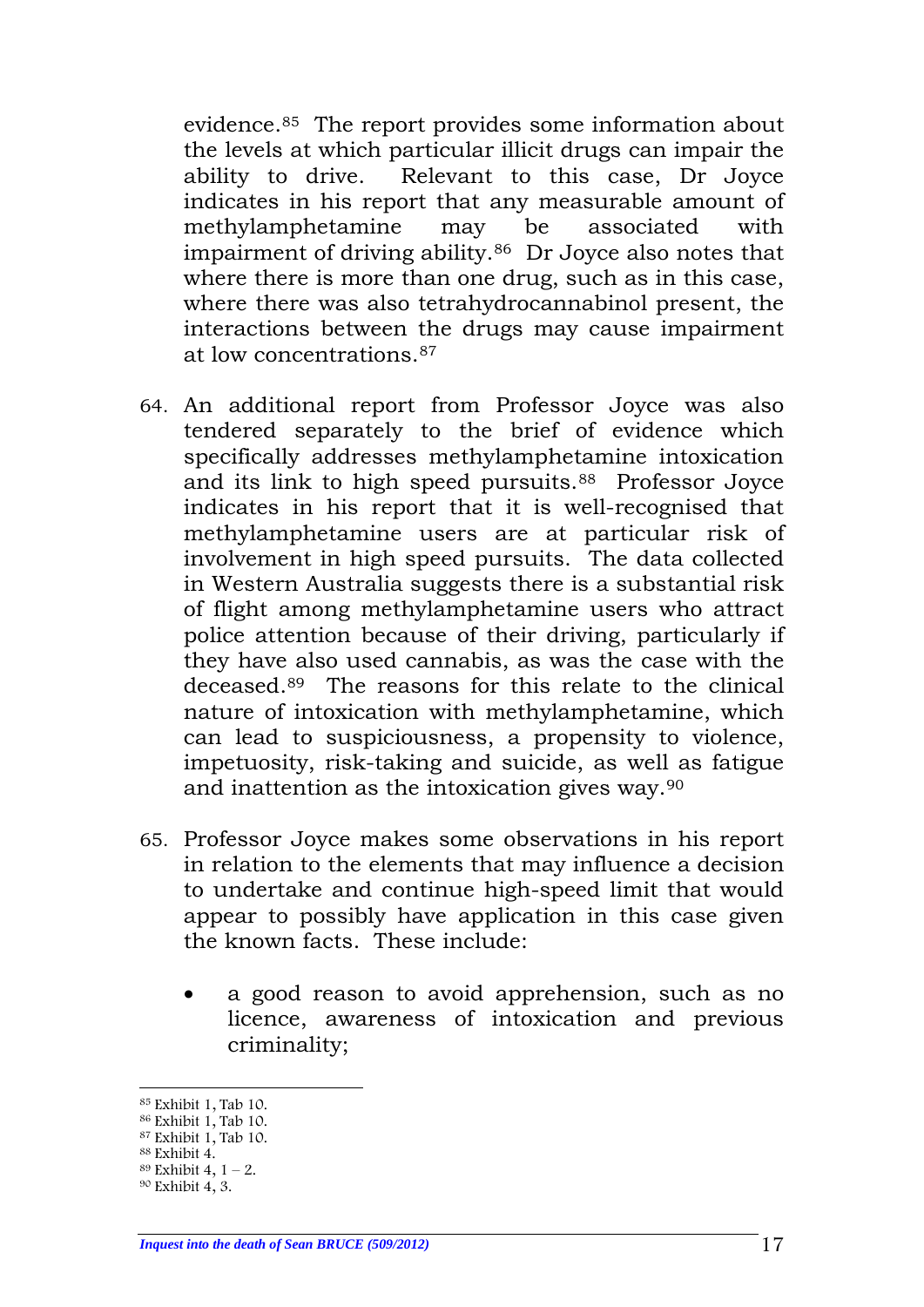- paranoid beliefs about the pursuing vehicle, police, etc;
- impetuosity and preparedness to take dangerous risks;
- an indifference to personal safety that merges into suicidality; and
- indifference to the safety of others.
- 66. Although there was no direct evidence that the deceased saw the two police officers, they acknowledged that with their lights on, they would have been highly visible. Therefore, if the deceased did see the two police officers execute a u-turn and activate their emergency lights, the above elements may have impacted on his decision to accelerate heavily and speed away from the two police officers.
- 67. Having said that, it is relevant that none of the other witnesses driving on that portion of road at that time were aware of the presence of the two police motorcycles approaching until after the crash, despite their emergency lights being activated. The evidence also showed that Constable Wood and Constable Elston remained some distance behind the deceased throughout.
- 68. There is also the evidence from the deceased's family and friends that the deceased liked riding motorcycles "as fast as possible"[91](#page-17-0) despite the associated danger and had even said to a friend somewhat presciently, "It's the way I want to go."[92](#page-17-1)
- 69. This evidence considered together raises the possibility that the deceased accelerated simply because he wanted to ride the motorcycle fast because he enjoyed it, without any knowledge that the police were following him.
- 70. Relevant to both these possible scenarios is the evidence of Professor Joyce as to how the deceased's

<sup>-&</sup>lt;br><sup>91</sup> Exhibit 2, Tab 2, 17.

<span id="page-17-1"></span><span id="page-17-0"></span><sup>92</sup> Exhibit 2, Tab 8.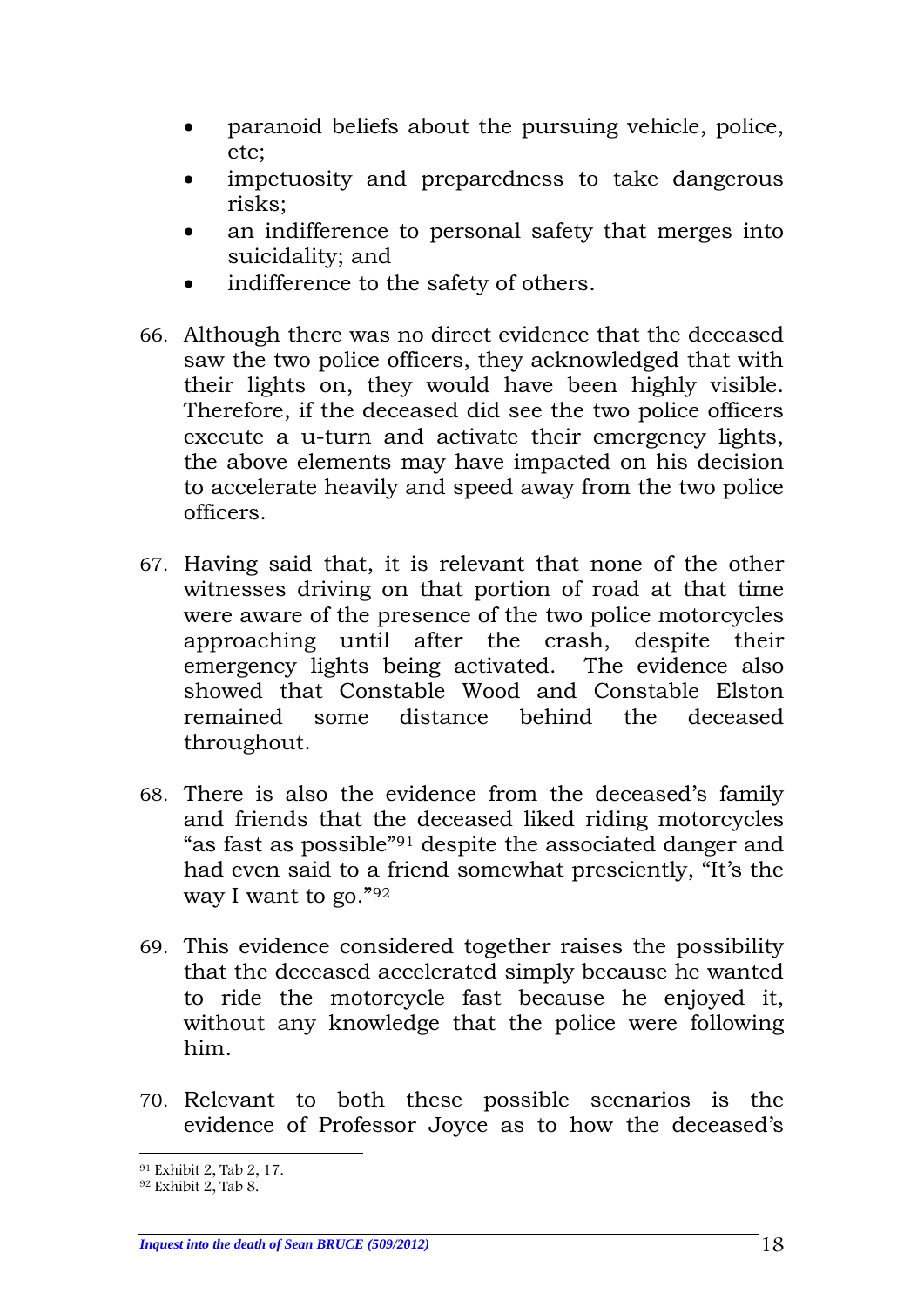methylamphetamine and cannabis use were likely to have affected his ability to drive the motorcycle. I accept that the evidence of Professor Joyce, read with the results of the toxicology reports, points to the deceased having an impaired ability to drive and make good decisions at the time he was seen to accelerate on Warton Road.

- 71. If he saw the two police officers turn around to follow him, the effects of the drugs would have made him more likely to decide to engage in a high speed pursuit to try to evade them.
- 72. If he did not see the two police officers, the effects of the drugs still made him more likely to take unnecessary risks, such as driving the motorcycle at an excessively high speed just for fun.

## **MANNER OF DEATH**

- <span id="page-18-0"></span>73. The evidence before me supports the conclusion that the deceased had developed a serious drug addiction that was affecting his judgment and ability to make good decisions in his life generally.
- 74. On the evening of the crash, he was intoxicated by a combination of methylamphetamine and cannabis when he chose, either because of the police presence or not, to accelerate heavily and drive at approximately twice the speed limit on a residential road. The people he drove past at that time were rightly concerned for both his safety and their own, and their concerns were shown to be justified when he lost control of the motorcycle shortly afterwards and sustained fatal injuries in the subsequent crash.
- 75. Although one can say that he was deliberately risking his life at the time he drove in this manner, the evidence in this case does not support the conclusion that he was actively suicidal at the time. Rather, the effects of the drugs on his system made him impetuous and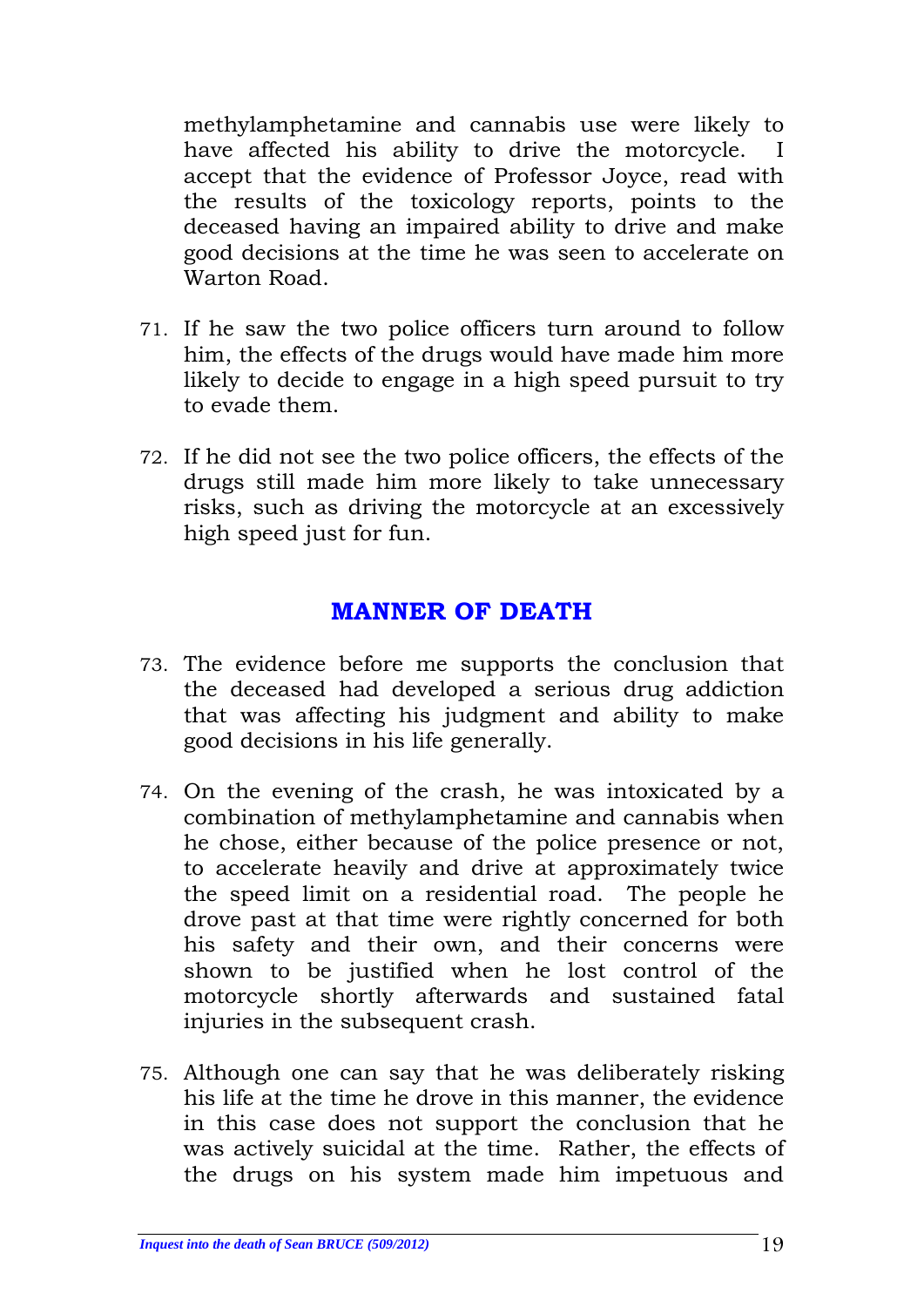prepared to take dangerous risks, indifferent to his own personal safety.

76. I find that the death occurred by way of accident.

# <span id="page-19-0"></span>**COMMENTS ON THE ACTIONS OF THE POLICE OFFICERS**

- 77. I was required to hold an inquest into this death to consider whether the conduct of the police officers could be said to have caused or contributed to the death.
- 78. There is no evidence that the conduct of the police officers directly caused or contributed to the death.
- 79. There is a possibility that the conduct of the two police officers indirectly contributed to the death, in the sense that their presence and attempt to intercept the deceased may have prompted him to accelerate and drive the motorcycle at an excessive speed, which appears to be the primary reason why he lost control of the motorcycle and crashed.
- 80. However, even if this was the case (depending on whether the deceased was aware of the police presence) I find that the conduct of Constable Wood and Constable Elston in attempting to intercept the deceased was reasonable and appropriate. It was important from a law enforcement perspective to ascertain initially why the motorcycle was being driven without a licence plate affixed and with no taillights, and then shortly afterwards at excessively high speed.
- 81. The police officers were conscious of the need to be alert to their own safety and the safety of other road users at the time they were attempting to intercept the deceased.[93](#page-19-1) This is borne out by the brief decision of Constable Elston to downgrade and turn off his lights before he saw the deceased's brake lights in the

<span id="page-19-1"></span> <sup>93</sup> T 27, 31.